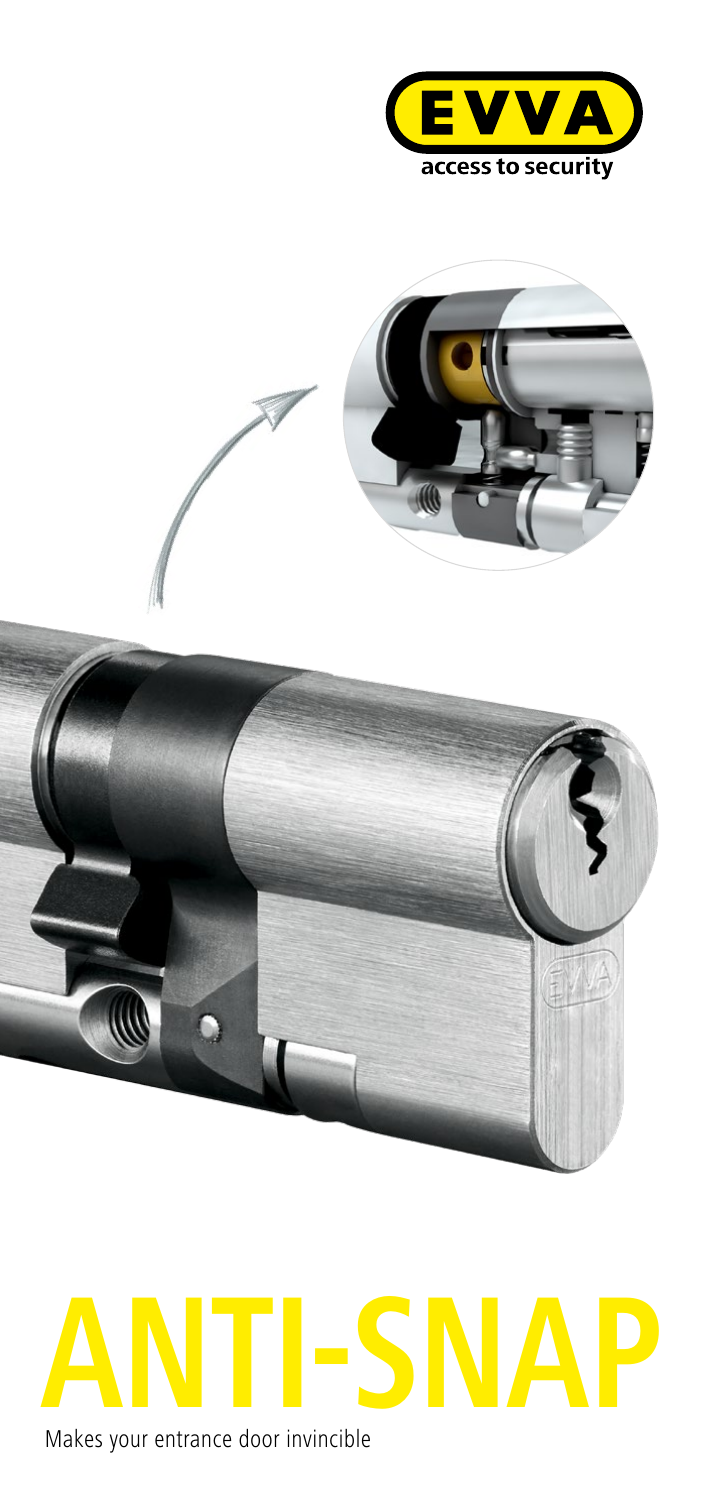

### **Anti-snap components** Make the entrance door invincible

Their function is simple, yet highly effective: the cylinder simply snaps at a rated break point in the event of a snapping attempt. The tampering attempt is registered and the remaining cylinder is blocked and rendered unusable. There is no way of breaking in without having to use a loud drill.

#### **Your benefits at a glance**

- **Modular design (SYMO)**
- Installed without having to replace the escutcheon or modify the door
- Anti-snap unit made of specially hardened steel
- **>** Picking and drilling protection
- TS 007:2014 3-star certification (British Standard Institut)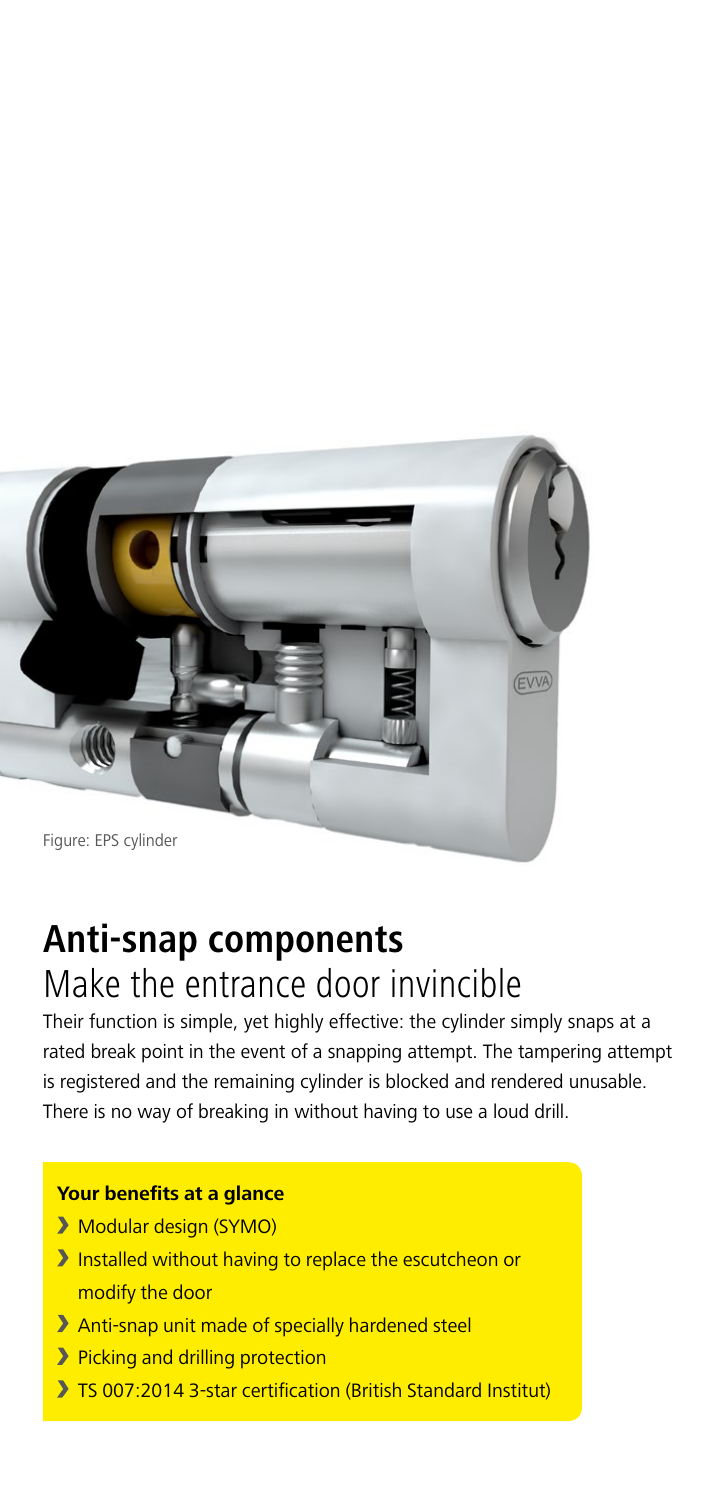**Plug elongation** The released bolt renders the rest of the cylinder unusable.





Available for all modular Systems (SYMO)



**Anti-snap components – suitable for several systems** The anti-snap option is not system-specific and hence available for almost all EVVA locking systems. Please do not hesitate to ask your EVVA advisor for the systems suitable for anti-snap components that are available in your country.

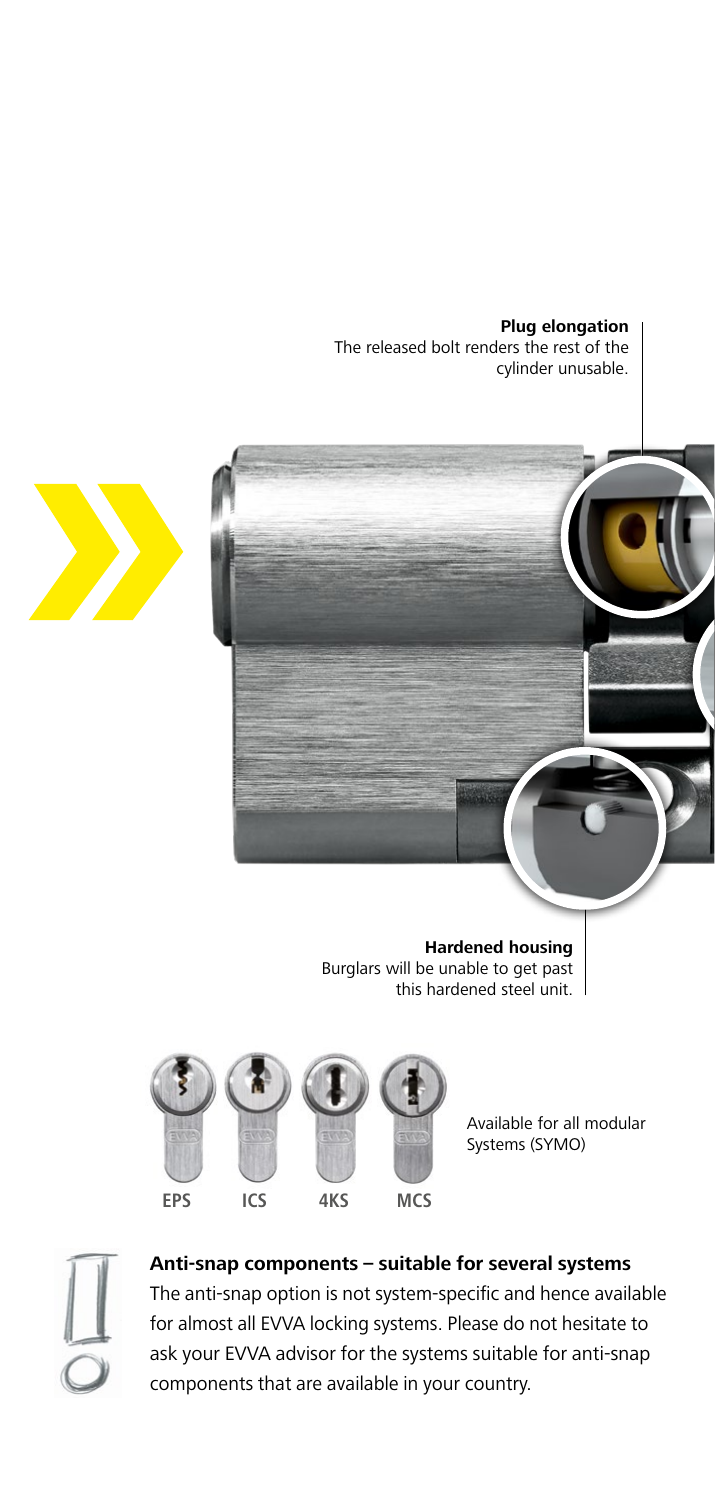

**Locking bolt** The monitoring pin releases the bolt upon a tampering attempt.



**Rated break point** In the event of a snapping attempt, the cylinder breaks at this rated break point.

# **Great for your security**

 $\overline{\phantom{a}}$  $\overline{\phantom{a}}$  $\overline{1}$  $\overline{1}$  $\begin{array}{c} \hline \end{array}$  $\overline{\phantom{a}}$  $\overline{1}$  $\overline{1}$  $\overline{1}$  $\overline{\phantom{a}}$  $\overline{\phantom{a}}$  $\overline{\phantom{a}}$  $\overline{1}$  $\overline{\phantom{a}}$  $\overline{\phantom{a}}$ 

Protect what is important to you. Preferably with security solutions from EVVA. You benefit from decades of experience: these solutions offer outstanding quality and innovative technologies.

The EVVA security card, patents and technology prevent key copies, illegal duplicate keys and key manipulations.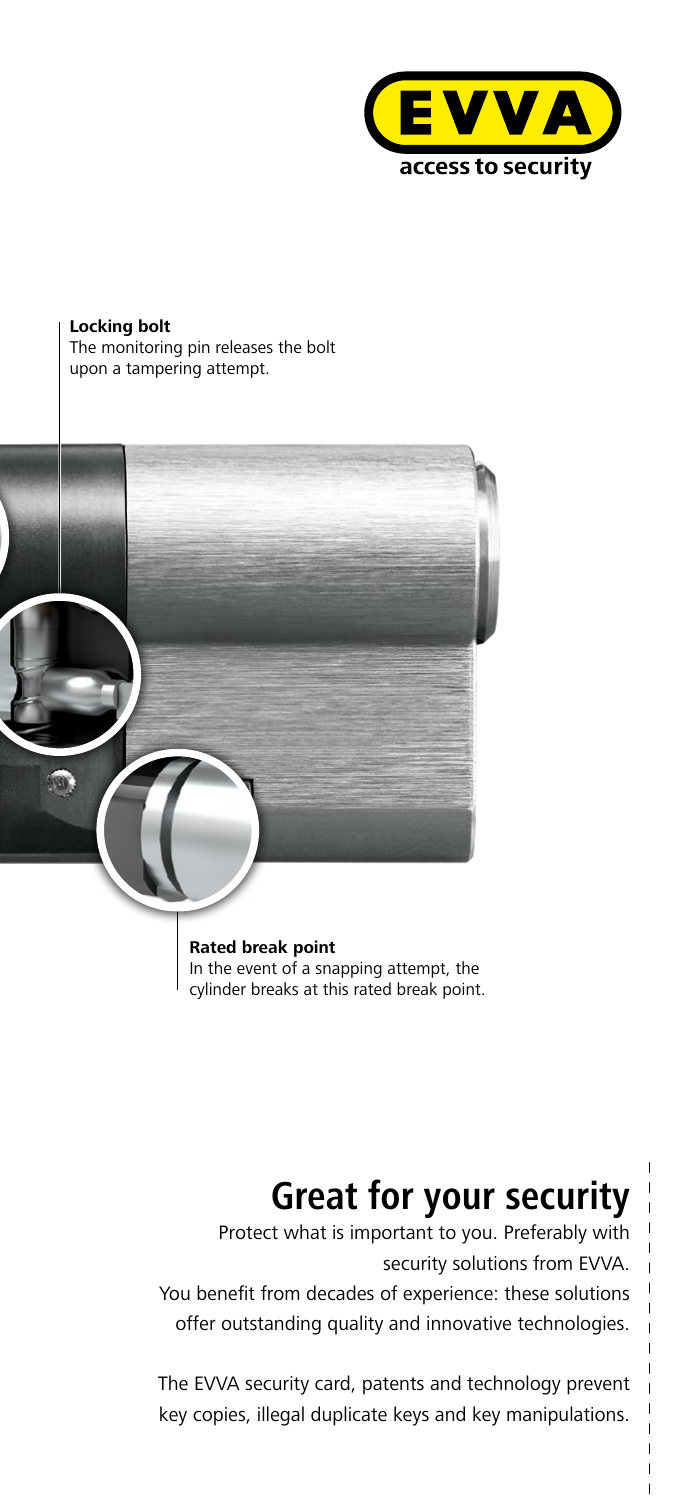

## **Increasing security** with anti-snap components

A devastated home, looted offices or business premises – the shock and fear of something similar re-occurring is profound. For this reason, protect what is important to you with the new EVVA anti-snap cylinder. Certified as per TS 007 BSI with 3-star certification, this cylinder complies with the strictest security requirements for increased protection at your entrance door. Protects your door from the following tampering attempts:











 $\begin{array}{c} \hline \end{array}$  $\overline{1}$  $\overline{\phantom{a}}$  $\overline{\phantom{a}}$  $\overline{\phantom{a}}$  $\overline{1}$  $\begin{array}{c} \end{array}$  $\overline{1}$  $\overline{1}$ 

 $\overline{1}$  $\overline{1}$ 

DRILLING PICKING SNAPPING BUMPING